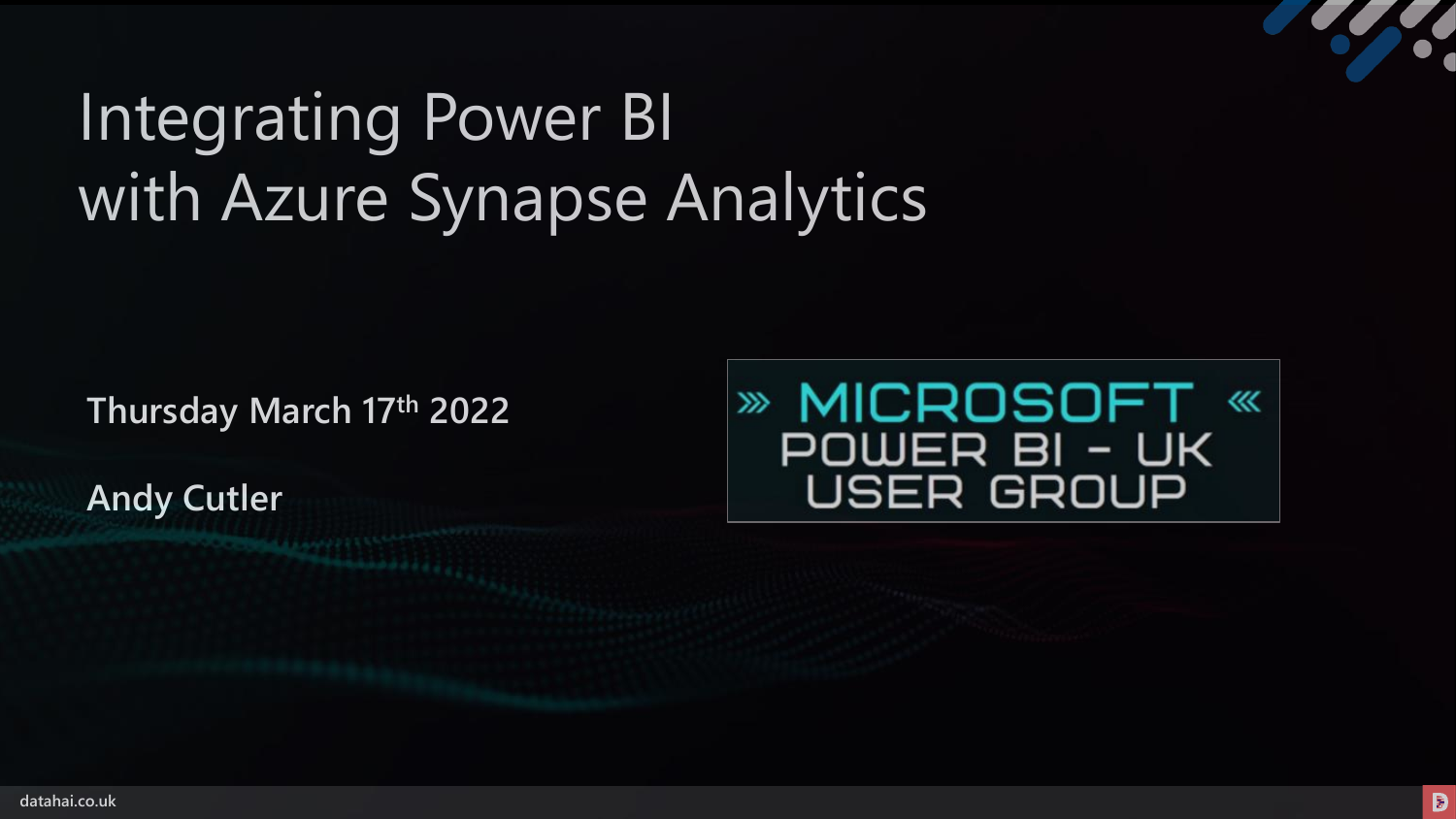



# **Andy Cutler**

**Independent BI/DW Consultant**



**Azure Data Platform & Power BI**

**datahai.co.uk/blog**

**serverlesssql.com**

**twitter.com/MrAndyCutler**

**linkedin.com/in/andycutler/**



**SCAN ME** 



**datahai.co.uk**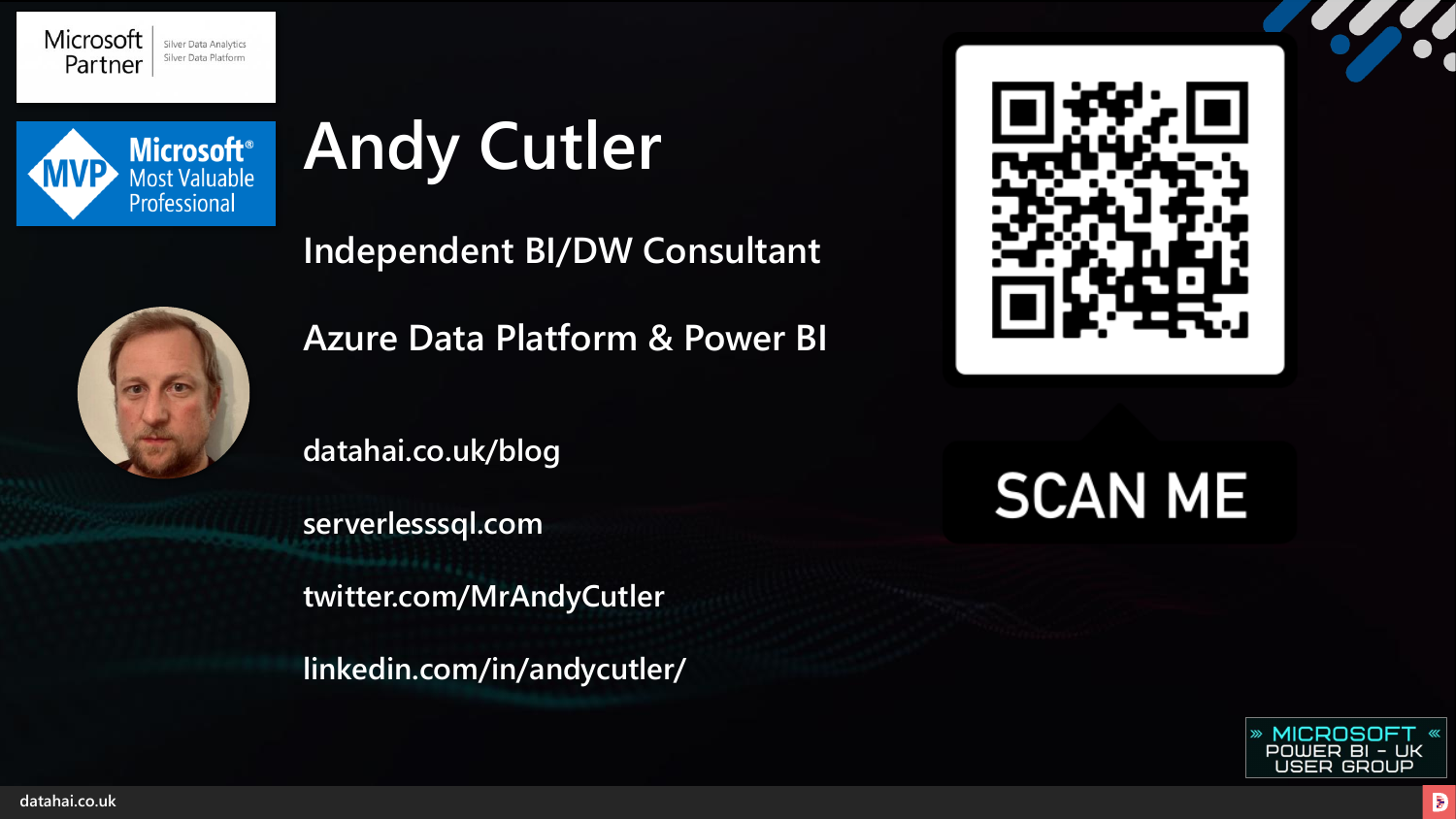# **Azure Synapse Analytics**



**Dedicated SQL Pools** to run SQL data warehousing workloads in a Massively Parallel Processing (MPP) system

• Import Data into Dedicated SQL Pools Tables with appropriate indexing (ColumnStore, Clustered) and data distribution

**Serverless SQL Pools** to run SQL workloads over data in Azure Storage, Data Lake, CosmosDB, Dataverse

• Use T-SQL to run SELECT commands over data stored externally, without moving data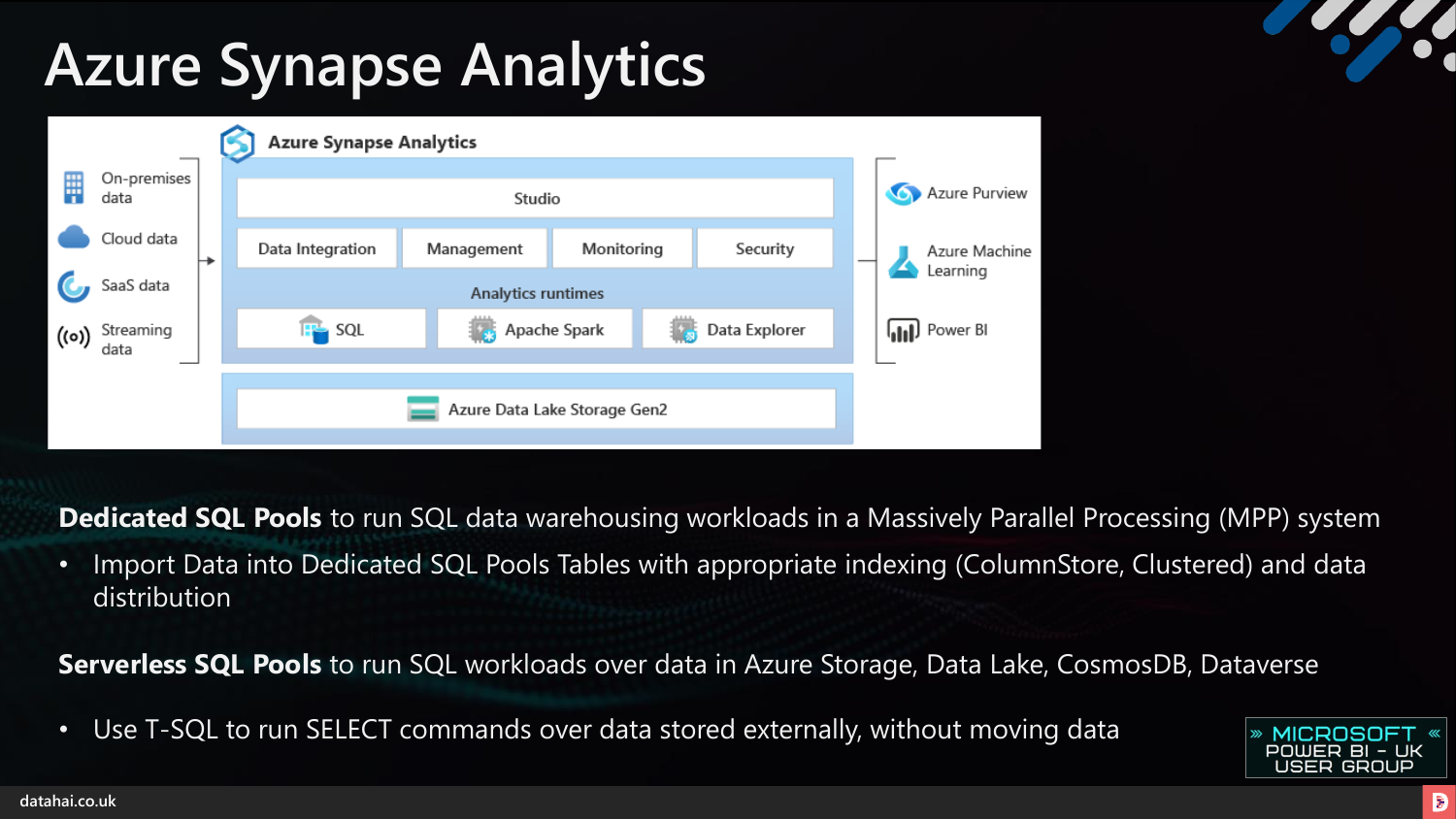# **Connecting to Synapse Analytics**

There are 2 connectors in Power BI Desktop

| <b>SQL Server database</b>     |  |
|--------------------------------|--|
| Server $\odot$                 |  |
|                                |  |
| Database (optional)            |  |
|                                |  |
| Data Connectivity mode $\odot$ |  |
| O Import                       |  |
| O DirectQuery                  |  |

## DirectQuery & Import

| <b>Get Data</b> |                                          |
|-----------------|------------------------------------------|
| synapse         | All                                      |
| All             | Azure Synapse Analytics SQL              |
| Azure           | Azure Synapse Analytics workspace (Beta) |

### Azure Synapse Analytics SQL **Azure Synapse Analytics workspace (Beta)**



Import only

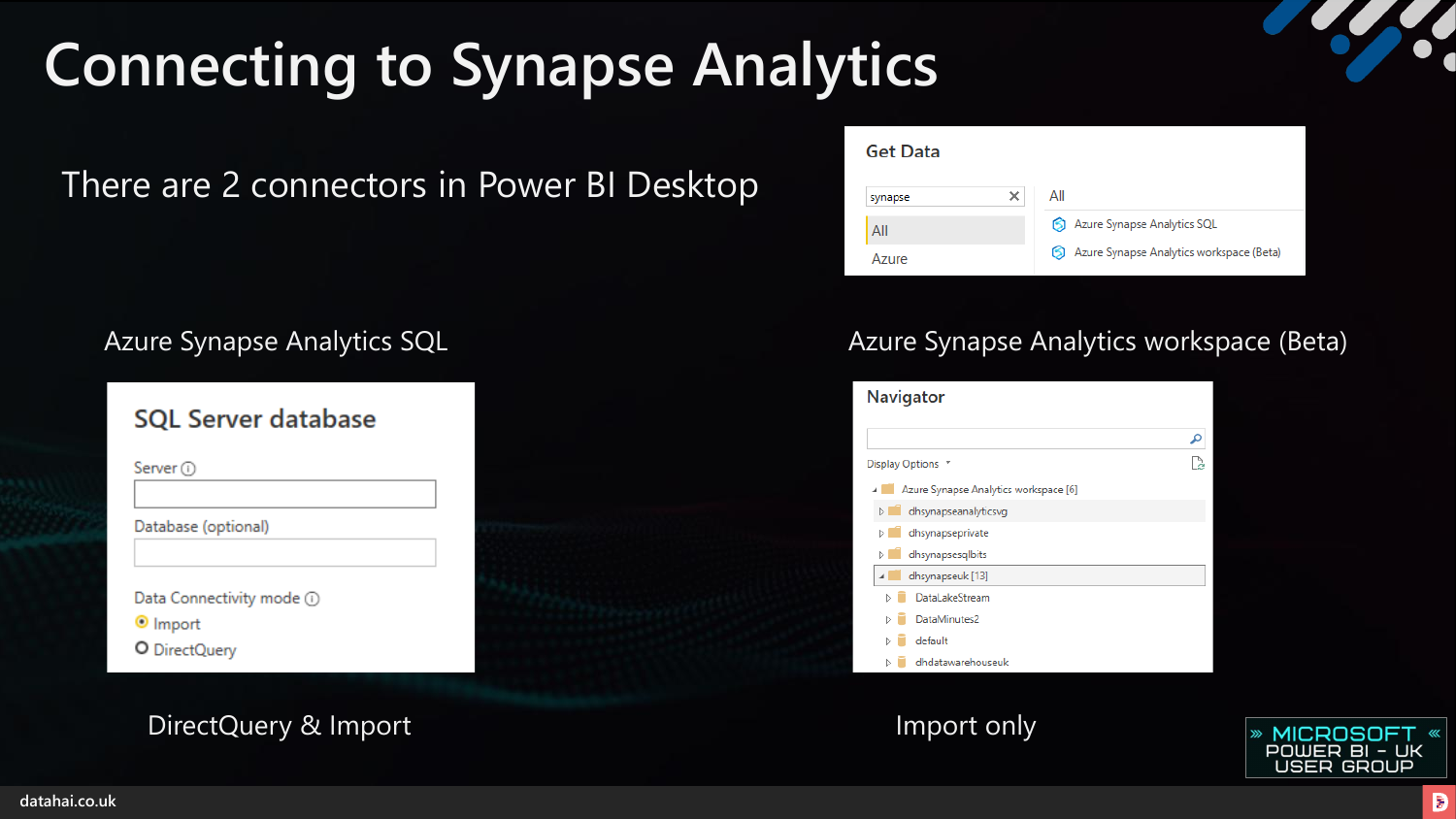## **Features**





## Power BI

Materialized Views

Result-Set Caching

Aggregations (Manual & Automatic)

Incremental Refresh

Workload Classification **Music Classification** Hybrid Tables (Import & DirectQuery)

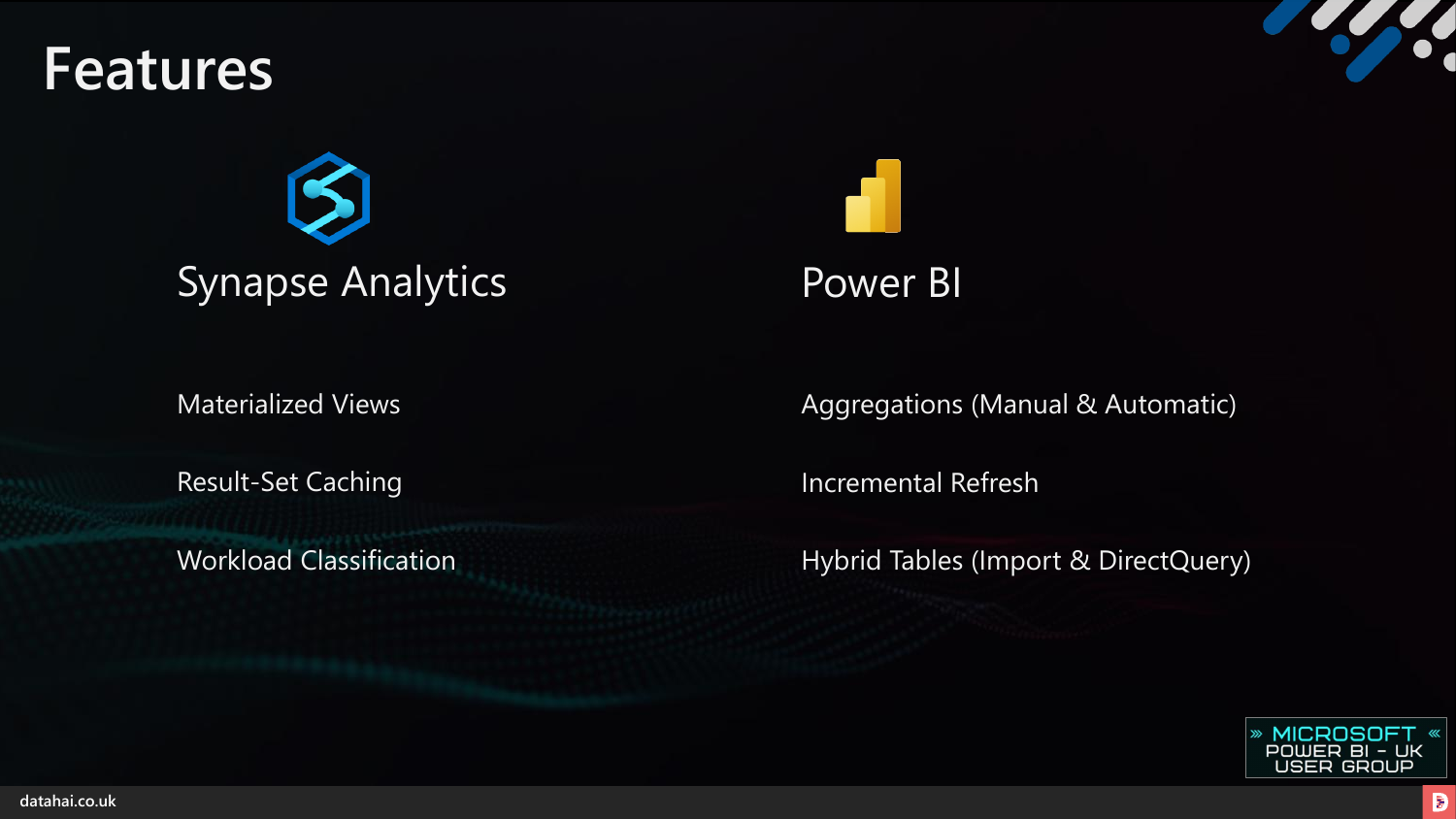

Query concurrency depends on:

- The DWU tier the pool is currently set to
- The Resource Class a user is assigned to when running a query

Maximum Number of Queries per DWU tier:

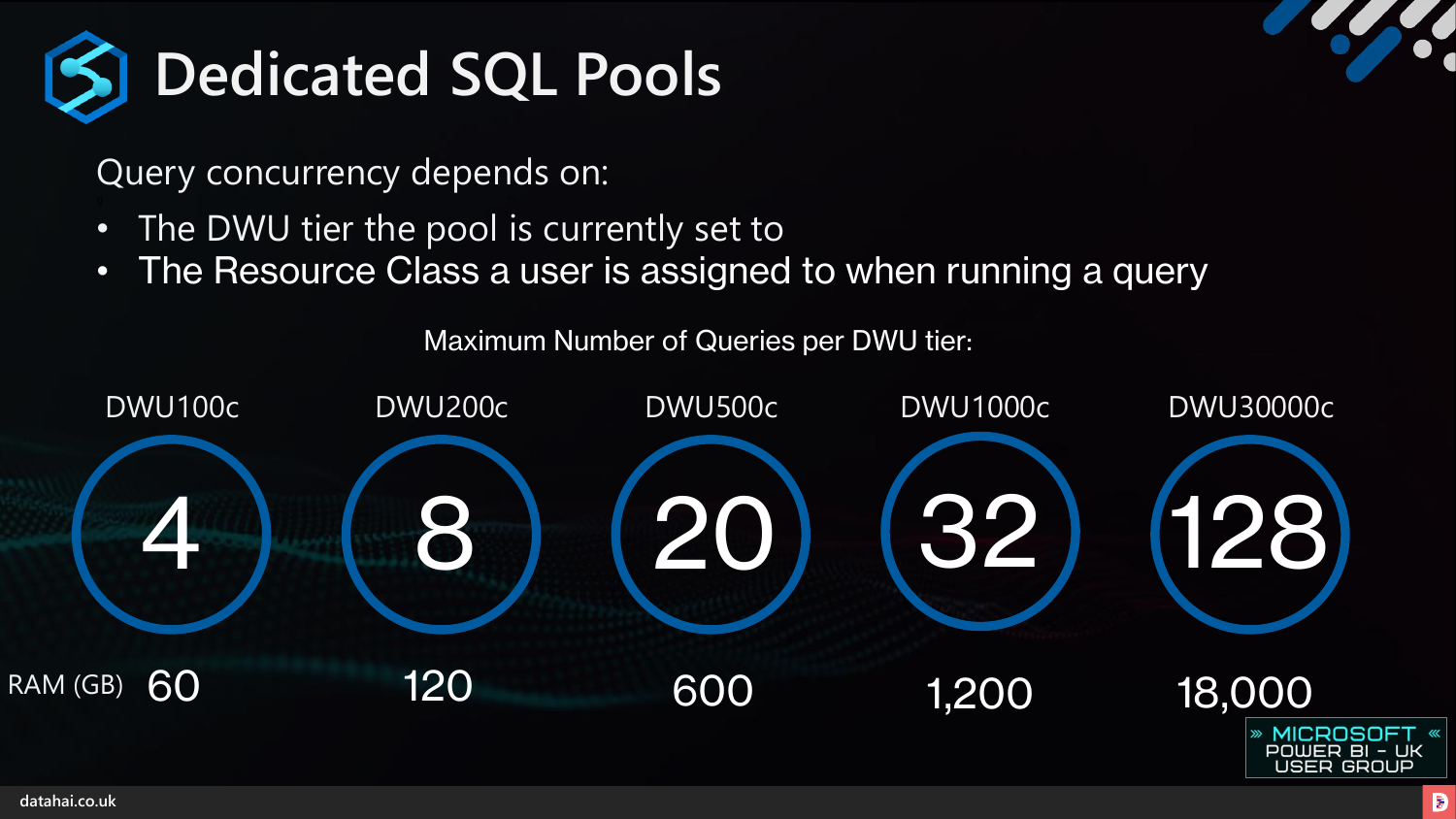

Serverless SQL Pools are always on, no need to resume/pause/stop

Resources are allocated automatically, there are no scaling options (no DWU concept)

Best Practices

- o Try and ensure Power BI, Synapse Analytics, and Azure Storage are in the same region
- o Use Parquet file format where possible
- o Assign the smallest data types possible
- o File sizes evenly ranged from 100MB to 10GB each

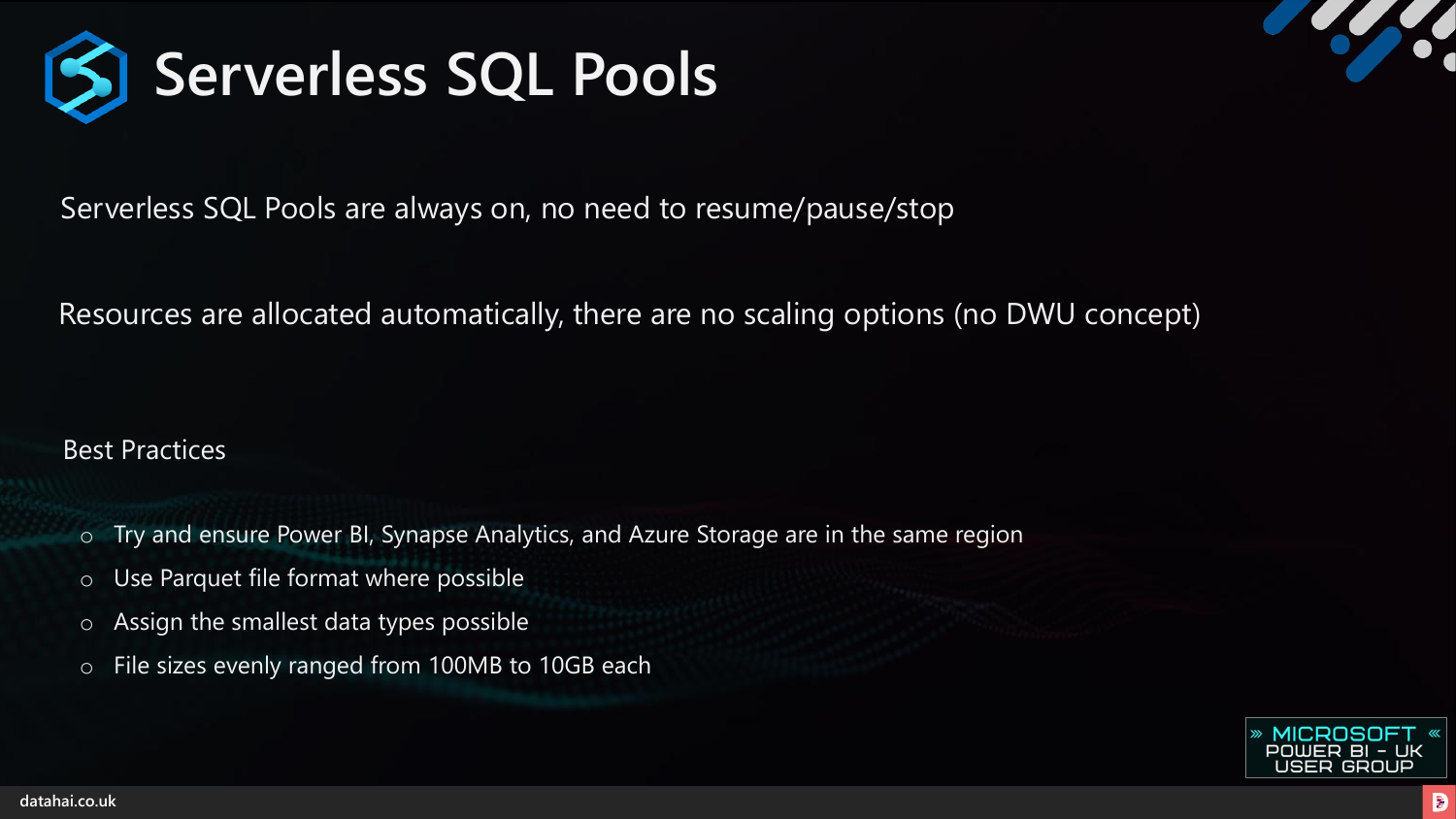

We can use a SQL metadata function **filepath()** to "partition prune" when querying data in Azure Storage



## **Data Lake Serverless SQL Pools View**

**Power BI Query**

**\EventYear=2022\ \EventMonth=03\ \EventDate=2022-03-01 \EventDate=2022-03-02 \EventDate=2022-03-03**  **CREATE VIEW… AS SELECT filepath(1) AS EventYear, filepath(2) AS EventMonth, filepath(3) AS EventDate, …**

**SELECT… …WHERE EventDate = '2022-03-02'**

**EventDate is the 3rd level in the folder hierarchy**

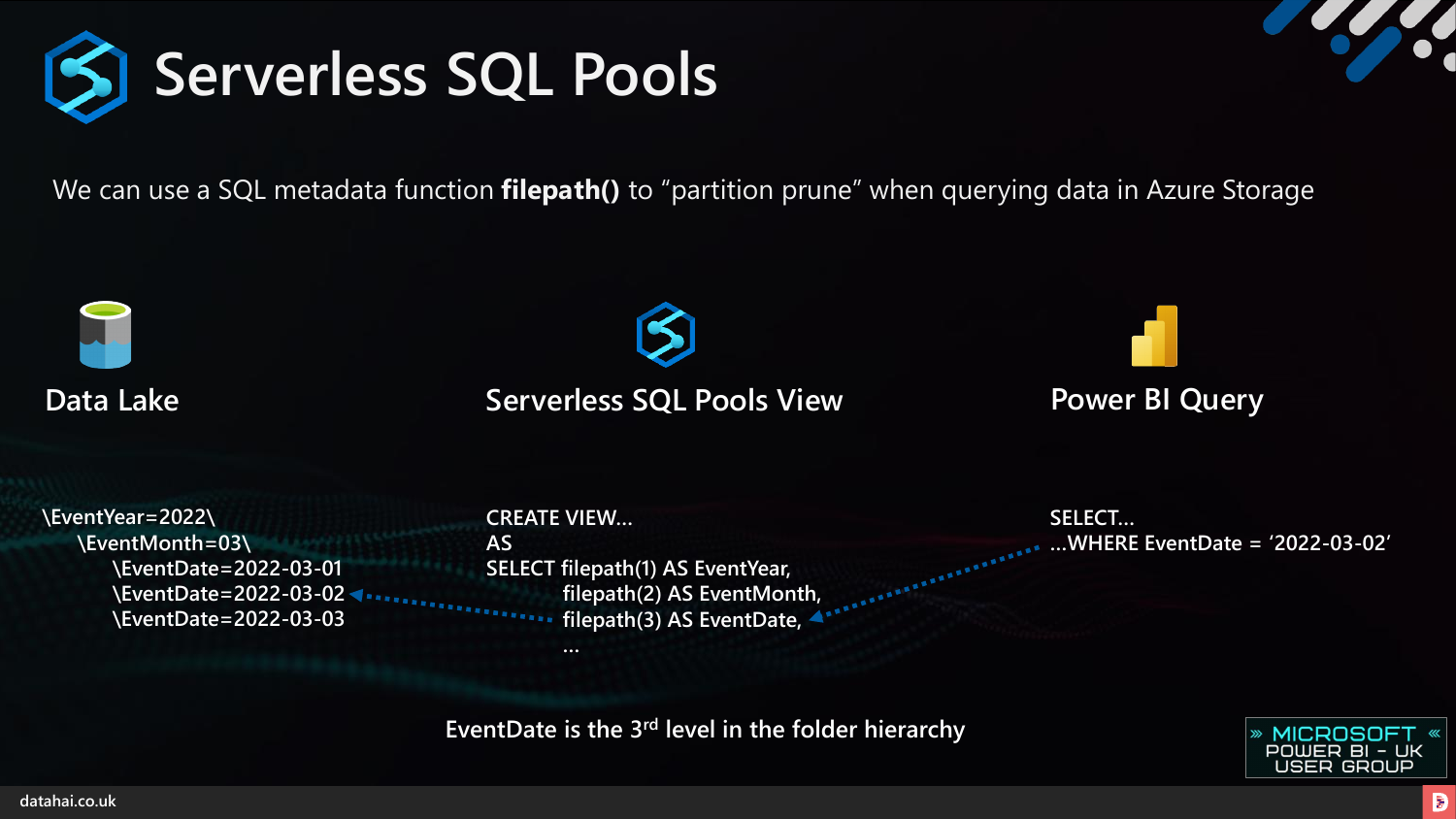# **Demo**

## **Dedicated SQL Pools – Materialized Views**

## **Serverless SQL Pools – Partition Filtering**



**El Contrador de la Carde** 

**datahai.co.uk**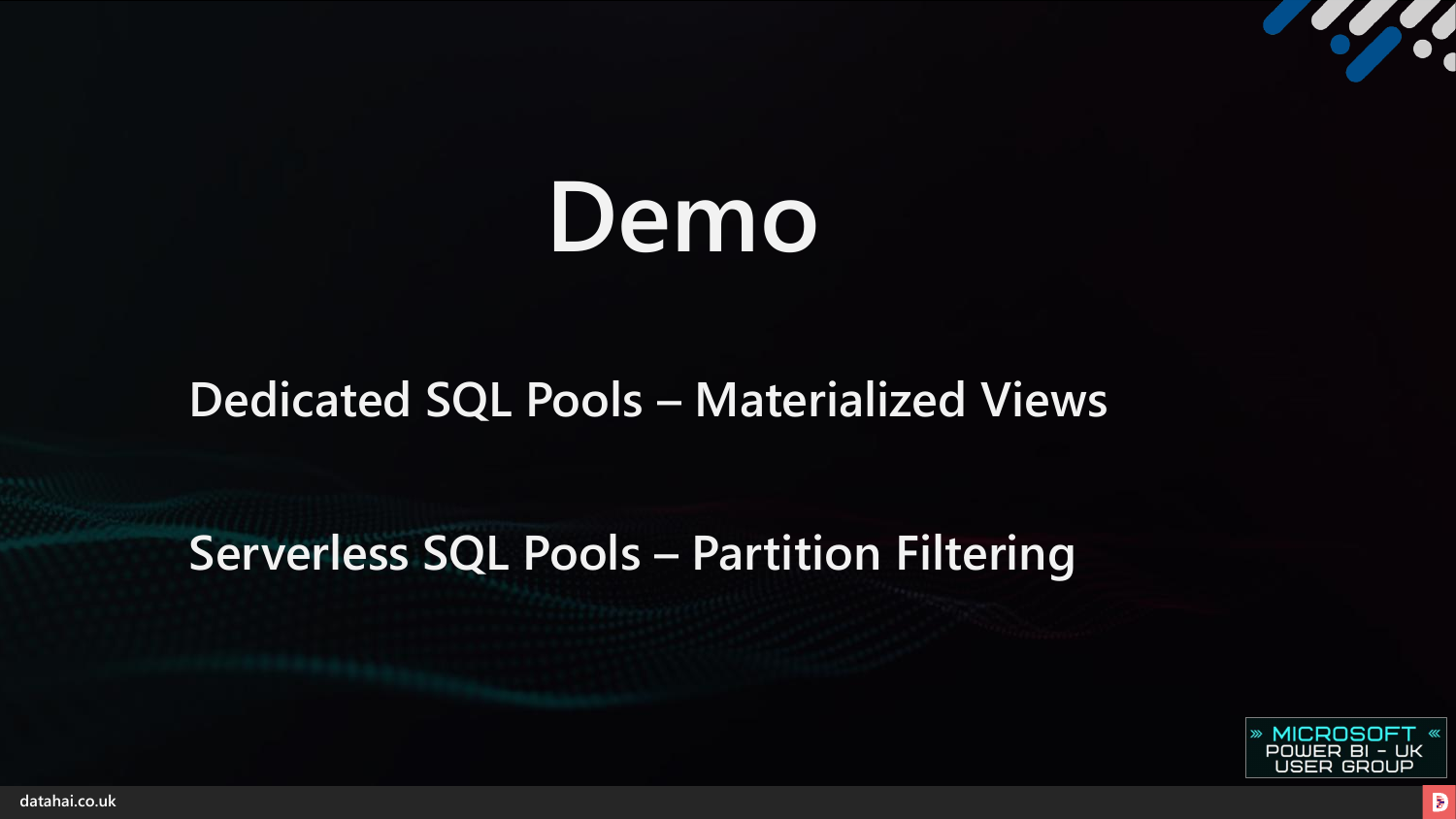# **New Certification**

Microsoft **EXAM** 

## Exam DP-500: Designing and **Implementing Enterprise-Scale Analytics Solutions Using Microsoft Azure and Microsoft Power BI (beta)**

Candidates for this exam should have advanced Power BI skills, including managing data repositories and data processing in the cloud and on-premises, along with using Power Query and Data Analysis Expressions (DAX). They should also be proficient in consuming data from Azure Synapse Analytics and should have experience querying relational databases, analyzing data by using Transact-SQL (T-SQL), and visualizing data.

### (i) Important

This exam will be available in mid-April.

Part of the requirements for: Microsoft Certified: Azure Enterprise Data Analyst Associate **Related exams: none Important:** See details Go to Certification Dashboard

### Available ~mid-April

### Covers:

- Power BI
- **Azure Purview**
- Azure Synapse Analytics
- Azure Data Lake Gen2

[DP-500: Designing and Implementing Enterprise-Scale Analytics Solutions Using Microsoft Azure and](https://docs.microsoft.com/en-us/learn/certifications/exams/dp-500) Microsoft Power BI (beta) - Learn | Microsoft Docs